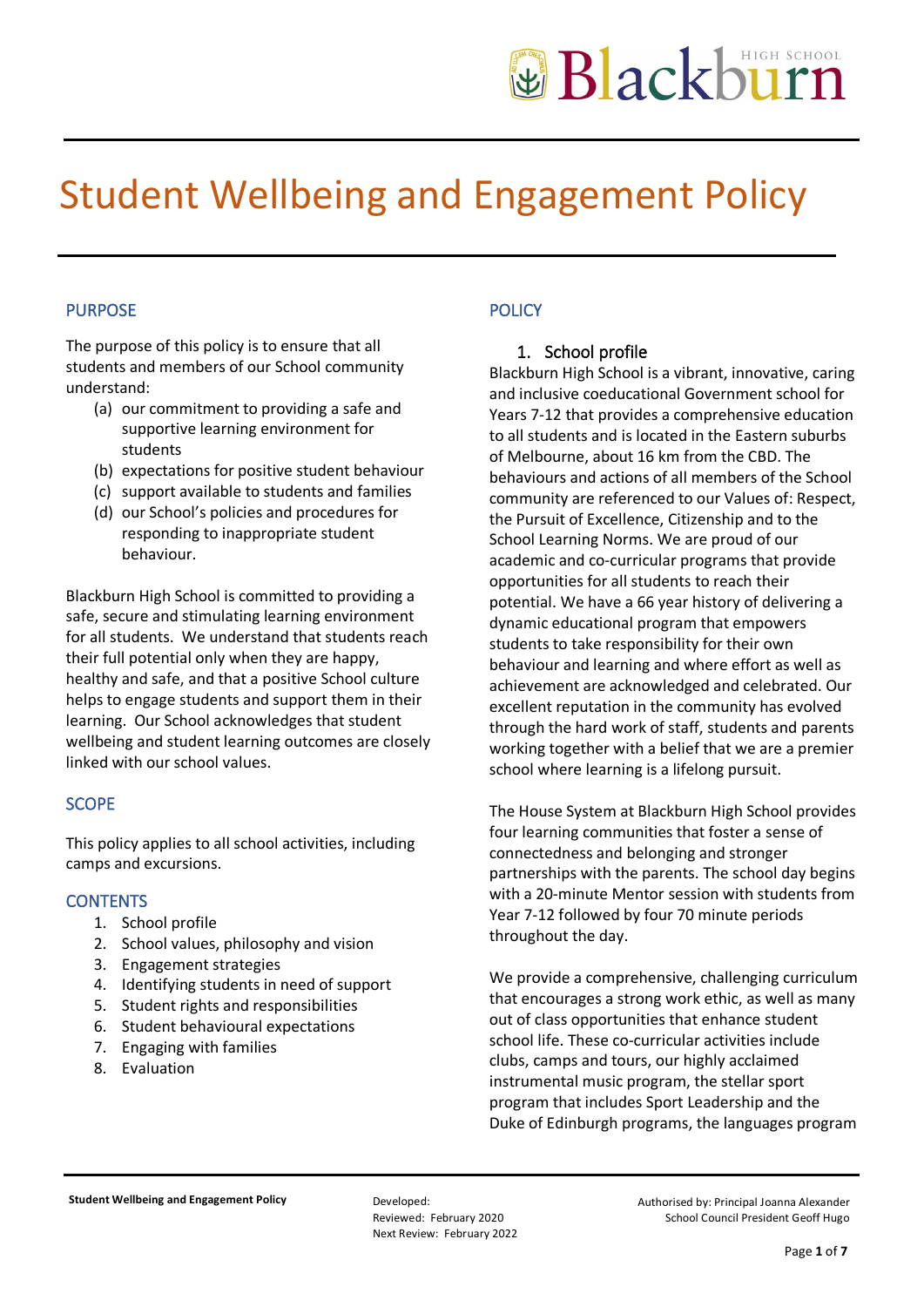with student exchanges to France and our sister school in Germany and Art exhibitions of student work.

The School has a well established student leadership program that extends from year 7 to year 12 and includes not just School Captains and Student Representatives from each class, but elected student leaders across a range of areas deemed important to students including: House, Environment and Sustainability, Performing Arts, Sports, Music, International Students, Wellbeing and Social Justice and Debating. Students in these positions work with school leaders and their peers to lead initiatives that better our School's culture and awareness of issues important to students and the wider school community.

# 2. School values, philosophy and vision

Our School's vision is to create a dynamic and inclusive community where all students grow together to become successful learners, confident and creative individuals and active and informed citizens.

The Blackburn High School motto *Ad Lucem Crescimus* "Growing towards the light" articulates our shared vision that has focused on enabling our teachers, education support staff and students to learn and grow together. Our School Values of Respect, Pursuit of Excellence and Citizenship together with our Learning Norms, express the expectations, attitudes and behaviours for all members of our School community.

#### **SCHOOL VALUES** RESPECT

Of oneself, others and of learning are displayed through honesty, integrity, consideration and the celebration of diversity in a safe and inclusive environment. We teach students to have due regard for the opinions, feelings, wishes and rights of others.

### PURSUIT OF EXCELLENCE

Students are supported to reach their full potential by developing wide-ranging skills and capabilities, and to show growth academically, personally and socially. We value and celebrate effort and

achievement. We motivate students to do their best, at whatever level that may be, by nurturing a culture of striving for excellence which in turn opens up the pathways to success.

### **CITIZENSHIP**

Students are encouraged to become active and informed citizens through their participation at a local, national and global level. We teach students the skills and knowledge to understand and engage with the world they live in.

This is demonstrated through involvement in the rich opportunities within the school and wider communities. Students are supported to take increasing responsibility for their own learning, their relationships with others and their participation in all aspects of their school life.

### **LEARNING NORMS**

- We enter class on time, prepared and willing to actively contribute to our learning
- We learn from our mistakes
- We challenge ourselves and others to do our best

Our Statement of Values is available online at: [https://www.blackburnhs.vic.edu.au/our](https://www.blackburnhs.vic.edu.au/our-school/school-values/)[school/school-values/](https://www.blackburnhs.vic.edu.au/our-school/school-values/)

# 3. Engagement strategies

Blackburn High School has developed a range of strategies to promote engagement, positive behaviour and respectful relationships for all students in our School. We acknowledge that some students may need extra social, emotional or educational support at School, and that the needs of students will change over time as they grow and learn.

### **Whole School Engagement Strategies**

- high and consistent expectations of all staff, students and parents and carers
- prioritise positive relationships between staff and students, recognising the fundamental role this plays in building and sustaining student wellbeing
- creating a culture that is inclusive, engaging and supportive

Reviewed: February 2020 Next Review: February 2022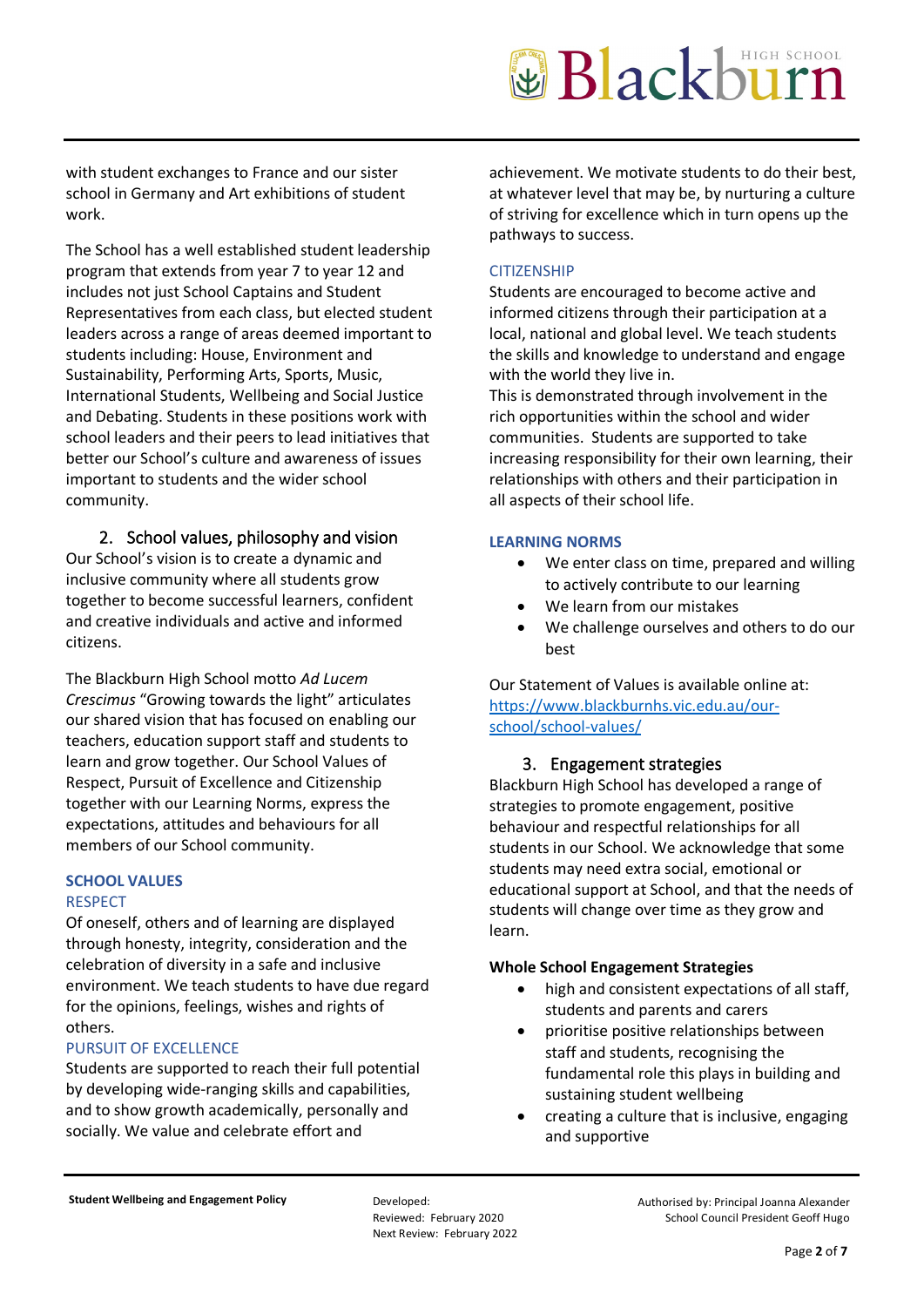- welcoming all parents/carers and being responsive to them as partners in learning
- analysing and being responsive to a range of school data such as attendance, Attitudes to School Survey, Parent/Carer Survey data, student management data and school level assessment data.
- deliver a broad curriculum including VCE, to ensure that students are able to choose subjects and programs that are tailored to their interests, strengths and aspirations. (Students can study external VCAL and VET programs.)
- teachers at Blackburn High School use High Impact Teaching Strategies to ensure that an explicit, common and shared model of instruction that is evidenced-based, is incorporated into all lessons
- teachers at Blackburn High School adopt a broad range of teaching and assessment approaches to effectively respond to the diverse learning styles, strengths and needs of our students and follow the standards set by the Victorian Institute of Teaching
- our School's Statement of Values is incorporated into our curriculum and promoted to students, staff and parents so that they are shared and celebrated as the foundation of our School community.
- transition programs are carefully planned to support students moving into different stages of their schooling.
- positive behaviour and student achievement is acknowledged in the classroom, their House and formally in School assemblies and communication to parents.
- student attendance is monitored and attendance improvement strategies are implemented at a whole school, House and individual level.
- students have the opportunity to contribute to and provide feedback on decisions about School operations through a range of Student Leadership Teams. Students are also encouraged to speak with their classroom teacher, Mentor Teacher, a person from the House leadership team and/or Wellbeing

team, as well as an Assistant Principal and Principal whenever they have any questions or concerns.

- opportunities for cross-age connections amongst students are created through Blackburn's Got Talent, the Mentor Program and House Performing Arts Festival, as well as through sporting carnivals, music programs and clubs.
- All students are welcome to speak to the Student Wellbeing team, their Mentor Teacher, a House leadership team member, Assistant Principal and Principal if they would like to discuss a particular issue or feel as though they may need support of any kind. We are proud to have an 'open door' policy where students, their parents and staff are partners in learning
- we engage in school wide positive behaviour support with our staff and students, which includes programs such as:
	- o The Mentor Program
	- o Respectful Relationships' Committee and programs
	- o ESmart
	- o Safe Schools
- programs, incursions and excursions are developed to address issue specific behaviour (i.e. anger management programs). This are coordinated through the House Leadership and Wellbeing teams.
- opportunities for student inclusion (i.e. House activities, sports teams, clubs, recess and lunchtime activities)

# **Targeted Engagement Strategies**

- each House has Mentor Groups, where the Mentor Teacher and House leadership team will monitor the learning, health and wellbeing of students in their Mentor Group/House, and act as a point of contact for students and their parents who may need additional support,
- all students from Year 9 and above will be assisted to develop a Career Action Plan, with targeted goals and support to plan for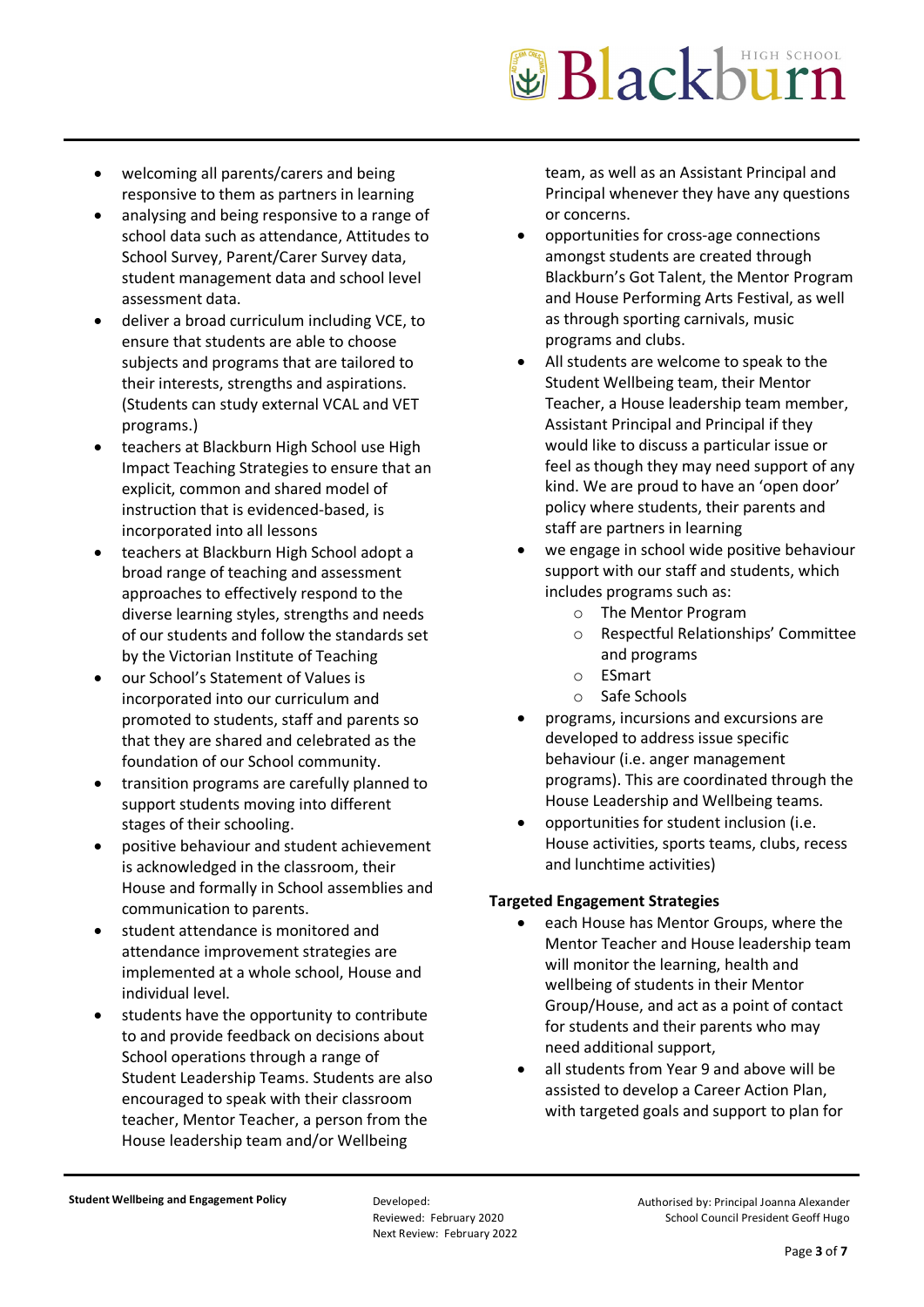their future. This program is delivered through the Mentor Program.

- all Koorie students are connected with their House Leader and an Assistant Principal.
- all students in Out of Home Care will be appointed a Mentor Teacher who will be supported by their House Leader, have an Individual Learning Plan and will be referred to Student Support Services for an Educational Needs Assessment.
- the student's Mentor Teacher, Classroom Teacher and the Wellbeing team will undertake health promotion and social skills development in response to needs identified by student wellbeing data, classroom teachers or other school staff each year. This is mainly through the Mentor Program.
- staff will apply a trauma-informed approach when working with students who have experienced trauma.

### **Individual Engagement Strategies**

- Student Support Groups
- Individual Education Plan
- Behaviour Support Plan
- Program for Students with Disabilities
- referral to the Wellbeing Team and Student Support Services
- referral to ChildFirst, Headspace
- **Navigator**
- **Lookout**

Blackburn High School implements a range of strategies that support and promote individual engagement. These include:

- building constructive relationships with students and their parents/carer, where a student is at risk or is vulnerable due to complex individual circumstances.
- The child's Mentor Teacher communicates with and/or meets with the student and their parent/carer to talk about how best to help the student engage with School. At times, a member of the House leadership team and/or an Assistant Principal will also attend this meeting.
- developing an Individual Education Plan and/or a Behaviour Support Plan.
- considering if any environmental changes need to be made, for example changing the classroom set up, Mentor Group and/or House.
- referring the student to:
	- o their Mentor Teacher, a member of the House leadership team and/or Wellbeing team.
	- o Appropriate external supports such as Council based youth and family services, other allied health professionals, Headspace, Child and Adolescent Mental Health Services or ChildFirst.
	- o Re-engagement programs such as Navigator.

Where necessary the School will support the student's family to engage by:

- being responsive and sensitive to changes in the student's circumstances and health and wellbeing.
- collaborating, where appropriate and with the support of the student and their family, with any external allied health professionals, services or agencies that are supporting the student.
- monitoring individual student attendance and developing an Attendance Improvement Plans in collaboration with the student and their family.
- running regular Student Support Group meetings for all students:
	- o with a disability
	- o in Out of Home Care
	- o and with other complex needs that require ongoing support and monitoring.

4. Identifying students in need of support Blackburn High School is committed to providing the necessary support to ensure our students are supported intellectually, emotionally and socially. The child's Mentor Teacher, House leadership team and Wellbeing team play a significant role in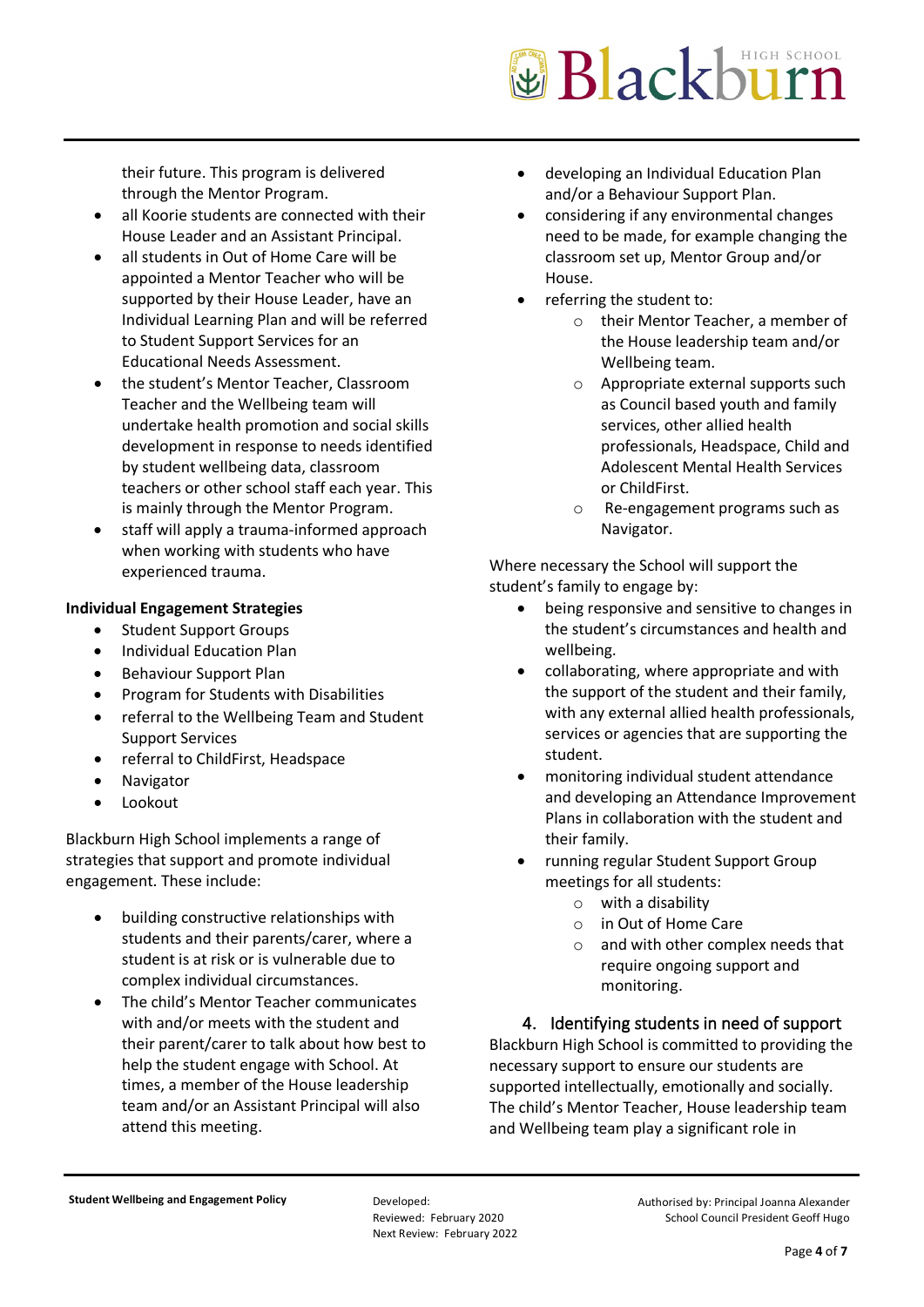developing and implementing strategies to help identify students in need of support and enhance student wellbeing. Blackburn High School will utilise the following information and tools to identify students in need of extra emotional, social or educational support:

- personal, health and learning information gathered upon enrolment and while the student is enrolled.
- attendance records.
- academic performance.
- observations by school staff such as changes in engagement, behaviour, self-care, social connectedness and motivation.
- attendance, detention and suspension data.
- engagement with families.
- self-referrals or referrals from peers.

### 5. Student rights and responsibilities

All members of our School community have a right to experience a safe and supportive School environment. We expect that all students, staff, parents and carers treat each other with respect and dignity. Our School's Statement of Values highlights the rights and responsibilities of members of our community. We are also a Respectful Relationships' School.

Students have the right to:

- participate fully in their education.
- feel safe, secure and happy at school.
- learn in an environment free from bullying, harassment, violence, discrimination or intimidation.
- express their ideas, feelings and concerns.

Students have the responsibility to:

- participate fully in their educational program.
- display positive behaviours that demonstrate respect for themselves, their peers, their teachers and members of the School community.
- respect the right of others to learn.

Students who may have a complaint or concern about something that has happened at School are encouraged to speak to their parents or carers and approach a trusted teacher or a member of the House leadership team of Wellbeing team.

### 6. Student behavioural expectations

Behavioural expectations of students, staff and families are grounded in our School's Statement of Values. Student bullying behaviour will be responded to consistently with Blackburn High School's Bullying policy.

When a student acts in breach of the behaviour standards of our School community, Blackburn High School will institute a staged response, consistent with the Department's Student Engagement and Inclusion Guidelines

### [\(https://www.education.vic.gov.au/school/teachers/](https://www.education.vic.gov.au/school/teachers/behaviour/engagement/Pages/engagement-policy.aspx) [behaviour/engagement/Pages/engagement-](https://www.education.vic.gov.au/school/teachers/behaviour/engagement/Pages/engagement-policy.aspx)

[policy.aspx\)](https://www.education.vic.gov.au/school/teachers/behaviour/engagement/Pages/engagement-policy.aspx). Where appropriate, parents/carers will be informed about the inappropriate behaviour and the disciplinary action taken by teachers and/or House leadership teams.

Disciplinary measures may be used as part of a staged response to inappropriate behaviour in combination with other engagement and support strategies to ensure that factors that may have contributed to the student's behaviour are identified and addressed. Disciplinary measures at our School will be applied fairly and consistently. Students will always be provided with an opportunity to be heard.

Disciplinary measures that may be applied include:

- educating the student about respectful and ethical behaviour and our community standards and expectations.
- warning a student that their behaviour is inappropriate through an educative conversation.
- teacher controlled consequences such as moving a student in a classroom or other reasonable and proportionate responses to misbehaviour. This may include a student conducting their learning in a space outside the classroom until the student is able to guarantee they are able to learn in a way that our school community expects.
- withdrawal of privileges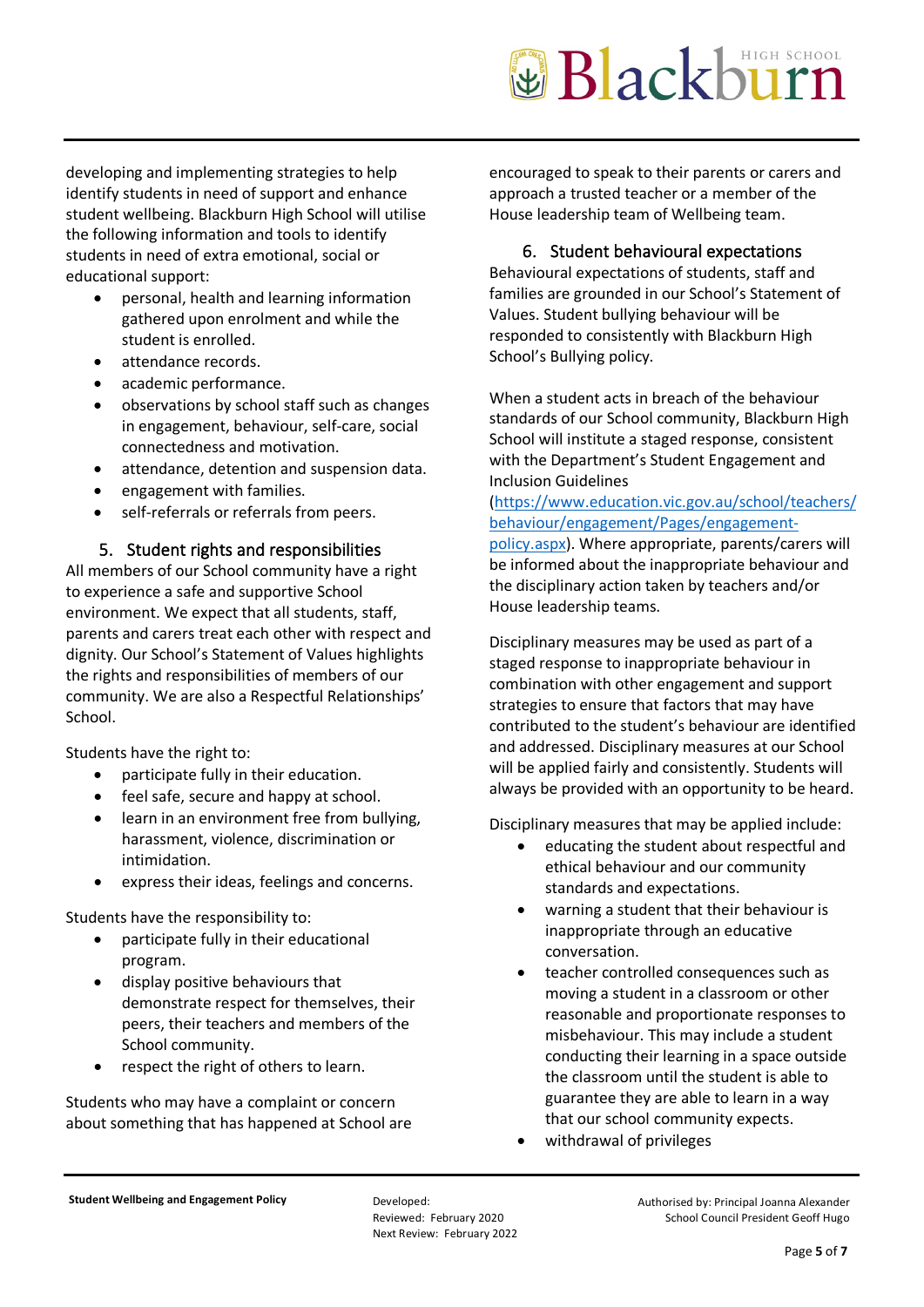- referral to their Mentor Teacher, House leadership team and/or an Assistant Principal.
- restorative practices
- detentions
- behaviour reviews
- suspension
- expulsion

Suspension and expulsion are measures of last resort and may only be used in particular situations consistent with Department policy, available at: [http://www.education.vic.gov.au/school/principals/](http://www.education.vic.gov.au/school/principals/spag/participation/pages/engagement.aspx) [spag/participation/pages/engagement.aspx](http://www.education.vic.gov.au/school/principals/spag/participation/pages/engagement.aspx)

Corporal punishment is prohibited in our School and will not be used in any circumstance.

Suspension, expulsion and restrictive interventions are measures of last resort and may only be used in situations consistent with Department policy, available at:

- [https://www2.education.vic.gov.au/pal/susp](https://www2.education.vic.gov.au/pal/suspensions/policy) [ensions/policy](https://www2.education.vic.gov.au/pal/suspensions/policy)
- [https://www2.education.vic.gov.au/pal/exp](https://www2.education.vic.gov.au/pal/expulsions/policy) [ulsions/policy](https://www2.education.vic.gov.au/pal/expulsions/policy)
- [https://www2.education.vic.gov.au/pal/rest](https://www2.education.vic.gov.au/pal/restraint-seclusion/policy) [raint-seclusion/policy](https://www2.education.vic.gov.au/pal/restraint-seclusion/policy)

In line with Ministerial Order 1125, no student aged 8 or younger will be expelled without the approval of the Secretary of the Department of Education and Training.

The Principal of Blackburn high School is responsible for ensuring all suspensions and expulsions are recorded on CASES21.

# 7. Engaging with families

Blackburn High School values the input of parents and carers, and we will strive to support families to engage in their child's learning and build their capacity as active learners. We aim to be partners in learning with parents and carers in our School community.

We work hard to create successful partnerships with parents and carers by:

- ensuring that all parents have access to our School policies and procedures, available on our XUNO portal.
- maintaining an open, respectful line of communication between parents and staff, supported by our Communicating with School Staff guidelines. Parents/carers will communicate in the first instance with Mentor Teachers.
- involving families with homework and other curriculum-related activities.
- involving families in School decision making where appropriate, especially School Council members who work on the sub-committees.
- coordinating resources and services from the community for families.
- including families in Student Support Group meetings and developing individual plans for students.
- Student Progress Conferences.
- School Newsletter.
- Weekly Newsfeed.
- Information evenings.
- Celebrating sports achievements, Presentation evenings, etc.

# 8. Evaluation

Blackburn High School will collect data each year to understand the frequency and types of wellbeing issues that are experienced by our students so that we can measure the success or otherwise of our school-based strategies and identify emerging trends or needs. Data is analysed by House Leadership and Wellbeing Teams and reported to School Council. Sources of data that will be assessed on an annual basis include:

- Wellbeing
- **Transition**
- student survey
- **incidents**
- school reports
- parent survey
- case management
- CASES21

Reviewed: February 2020 Next Review: February 2022